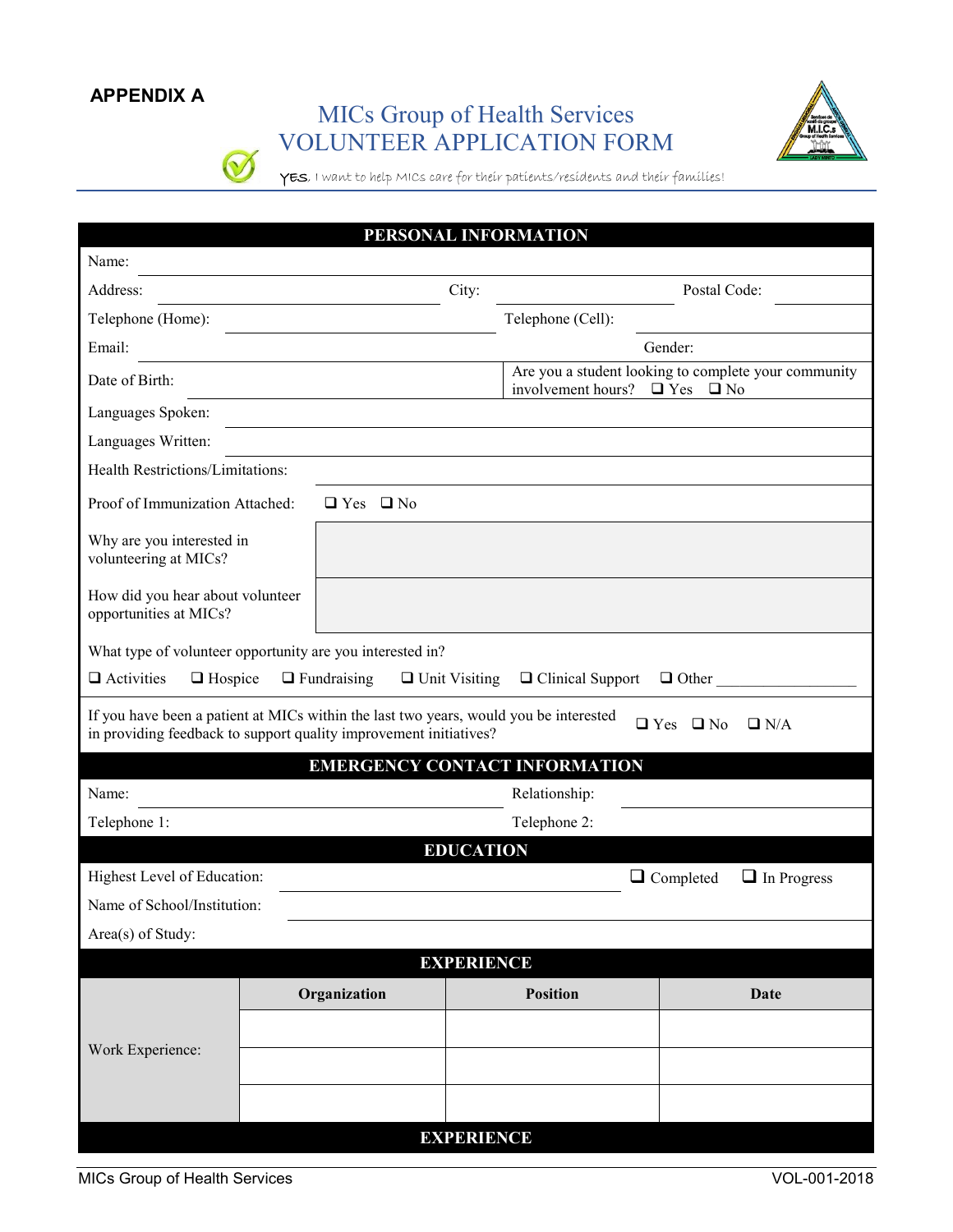| Interests, Skills and<br>Hobbies:                                                                                                                                                                                          |  |           |  |     |     |     |     |     |     |     |
|----------------------------------------------------------------------------------------------------------------------------------------------------------------------------------------------------------------------------|--|-----------|--|-----|-----|-----|-----|-----|-----|-----|
| Volunteer Experience:                                                                                                                                                                                                      |  |           |  |     |     |     |     |     |     |     |
| <b>AVAILABILITY/COMMITMENT</b>                                                                                                                                                                                             |  |           |  |     |     |     |     |     |     |     |
| Anson General Hospital<br>$\Box$ South Centennial Manor<br>□ Bingham Memorial Hospital<br>I would like to volunteer at the following location(s):<br>$\Box$ Rosedale Centre<br>□ Lady Minto Hospital<br>$\Box$ Villa Minto |  |           |  |     |     |     |     |     |     |     |
| I am available to volunteer:                                                                                                                                                                                               |  | Time/Day  |  | Mon | Tue | Wed | Thu | Fri | Sat | Sun |
|                                                                                                                                                                                                                            |  | Morning   |  |     |     |     |     |     |     |     |
|                                                                                                                                                                                                                            |  | Afternoon |  |     |     |     |     |     |     |     |
|                                                                                                                                                                                                                            |  | Evening   |  |     |     |     |     |     |     |     |

#### **VOLUNTEER AGREEMENT**

- I understand that the Volunteer Department has the right to accept or not accept volunteer applicants and that only those applicants selected for an interview will be contacted.
- I agree to obtain a criminal check for vulnerable sector.
- I will adhere to the policies, procedures and guidelines outlined by the Volunteer Department.
- I understand that volunteer identification must be worn when volunteering and returned at the end of volunteer service.
- I understand that the Volunteer Department will keep a record of my personal information and that it will remain confidential.
- I understand that the Volunteer Department may need to share my contact information with other MICs staff in order to facilitate my volunteer placement.
- I agree to have my photograph taken for identification and media purposes.
- I agree to receive communications (paper or electronic) from the Volunteer Department.
- I understand that personal cell phone use should be avoided when volunteering.
- I understand that confirmation of volunteer hours will be provided annually or upon request.
- I understand that the Volunteer Department has the right to dismiss a volunteer from the volunteer program if, in the opinion of the Volunteer Department, their continuance in the volunteer program could be detrimental to the organization.
- I understand that repeated absence or tardiness may be cause for dismissal.
- I understand that false information on this application form may disqualify me from volunteering or result in my dismissal.

| Applicant's Signature: | Date: |
|------------------------|-------|
|                        |       |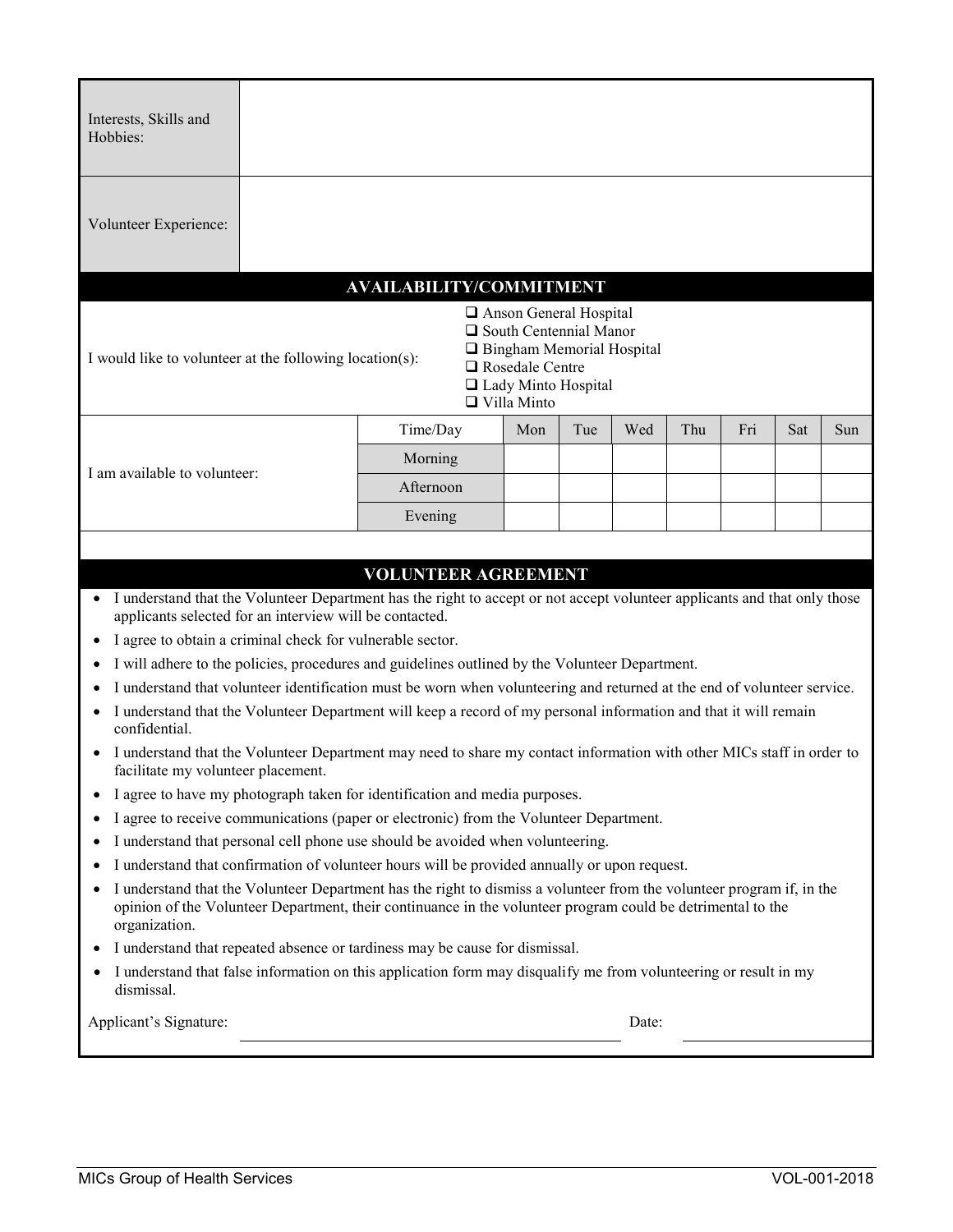# **VOLUNTEER ORIENTATION CHECKLIST**

#### **Volunteer's Name:**

**Instructions:** Use the checklist below as a guide to ensure you have completed the MICs Group of Health Services Volunteer Orientation. Please contact your direct supervisor for scheduling of activities and if you have any questions.

|    | <b>TOPIC</b>                                                                                     | <b>DATE COMPLETED</b> |
|----|--------------------------------------------------------------------------------------------------|-----------------------|
| 1. | Received from the Placement Supervisor:                                                          |                       |
|    | (a) Volunteer Reference Manual which includes Volunteer<br><b>Services Policies</b>              |                       |
|    | (b) Reviewed, signed and returned Confidentiality Agreement                                      |                       |
|    | Met with Placement Supervisor to review expectations:                                            |                       |
| 2. | a. Role of Volunteers                                                                            |                       |
|    | b. Key Volunteer Policies                                                                        |                       |
|    | c. Position Description                                                                          |                       |
| 3. | Participated in MICs Group of Health Services General<br>Orientation                             |                       |
| 4. | Completed WHMIS training (Surge Learning)                                                        |                       |
| 5. | Completed Hand Hygiene Training (Surge Learning)                                                 |                       |
| 6. | Reviewed Volunteer Reference Manual and Volunteer Services<br>Policies within first three months |                       |
| 7. | Returned completed Orientation Checklist to your direct<br>placement supervisor                  |                       |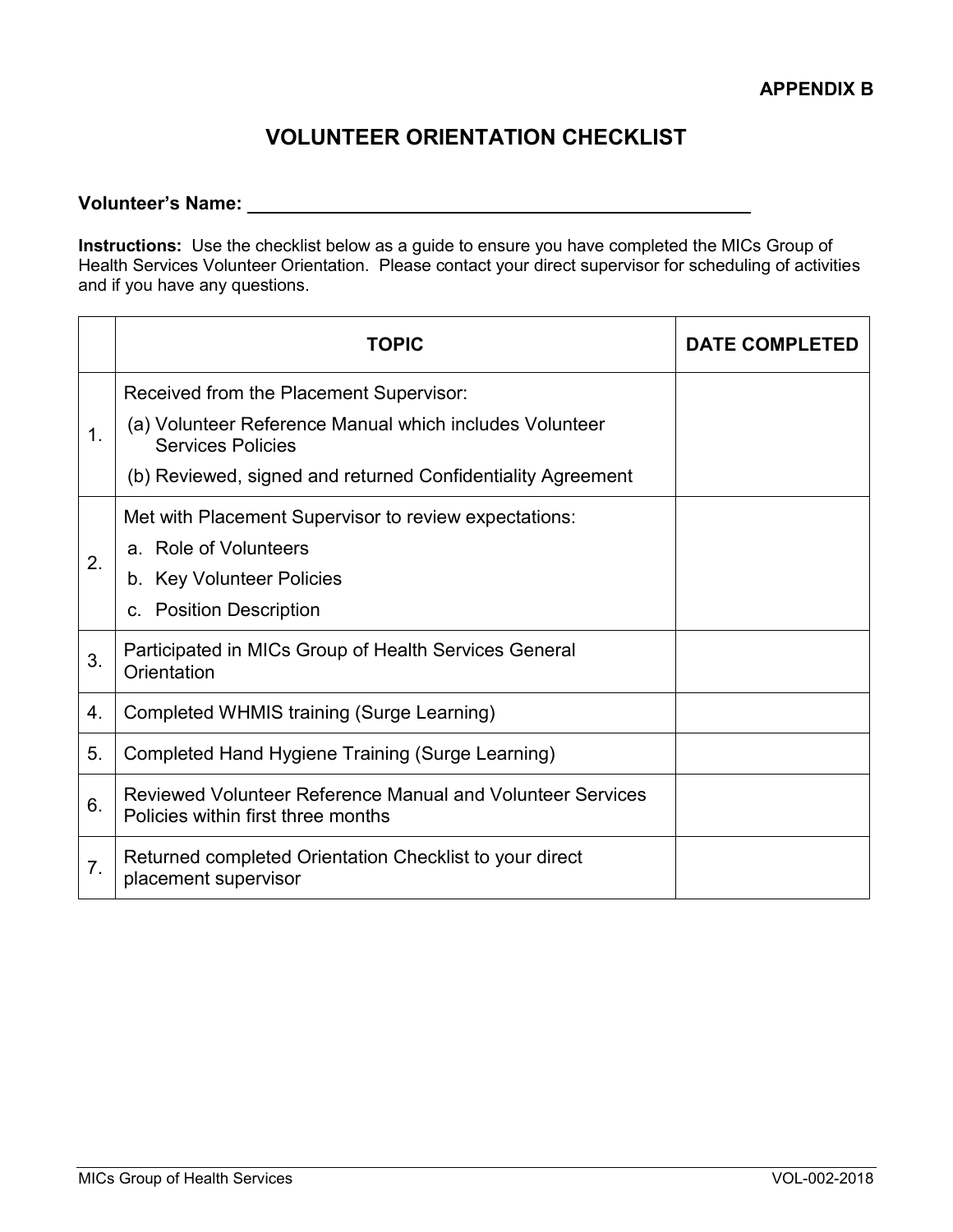# **Volunteer Role/Job Description**

Volunteers are an integral part of the activity program. Their special contributions to our patients/residents are invaluable in making their lives as full and productive as possible.

### **Job Title:** Volunteer

### **Position Summary:**

- Volunteers may support patients/residents within MICs Long-Term Care facilities (Rosedale Centre, South Centennial Manor and Villa Minto) and within the Hospitals (Bingham Memorial Hospital, Anson General Hospital and Lady Minto Hospital).
- One-on-one visits, reading, companionship and other individual activities in designated common areas
- To help with regularly scheduled activity programs within the facility
- Weekly activities within MICs Long-Term Care Facilities include: games, socials, church services, crafts, bingo, outings, sing-a-longs as well as a variety of others. The activities are posted on the monthly calendars and are discussed with volunteers prior to their required attendance.
- Monthly activities within MICs Long-Term Care facilities include parties and birthday celebrations along with a variety of larger events. These events are also posted on the monthly calendars and are discussed with the volunteers involved prior to their required attendance.

### **Assigned Duties may include but are not limited to:**

- Encouraging participation in a non-threatening way
- $\bullet$  Escorting patients/residents to and from the activity programs
- Setting up and putting away materials used
- Assisting patients/residents with coordination during an activity while being aware of the patient's/resident's need for independence.
- Conducting a group activity such as bingo, sing-a-long or reading
- Sharing stories, talents and experiences with the patients/residents
- Assisting with the variety of activities posted on the Long-Term Care monthly calendar
- Assisting with grounds keeping and gardening
- Assisting with special events such as birthdays and holiday celebrations, etc.
- Administrative and office duties
- Fundraising activities

### **Personal attributes:**

- Be a good listener and have patience.
- Respects and adheres to MICs' Confidentiality policy